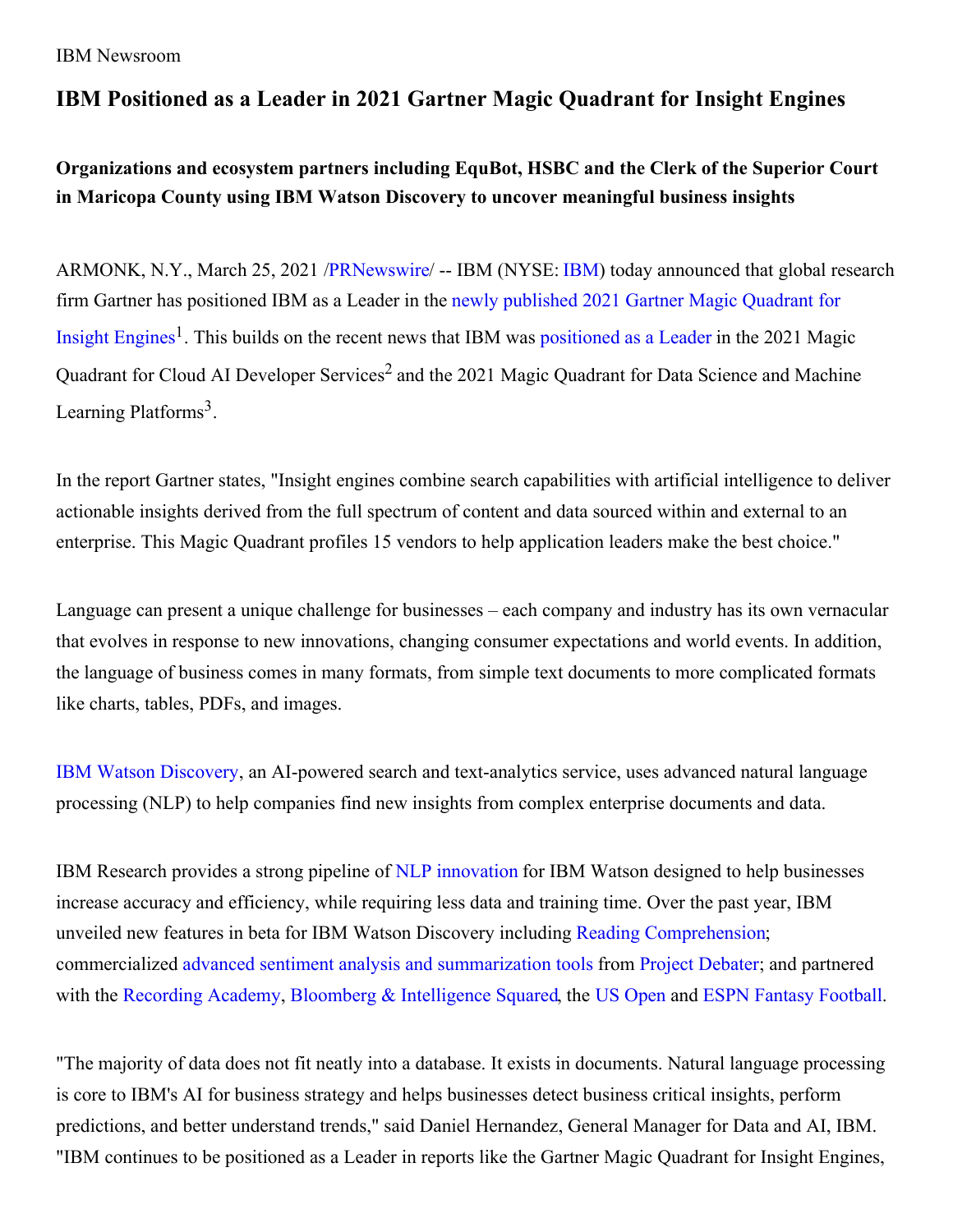which we believe underscores the value IBM Watson is bringing to businesses and partners."

[Organizations](https://c212.net/c/link/?t=0&l=en&o=3108178-1&h=2993491514&u=https%3A%2F%2Fwww.ibm.com%2Fblogs%2Fwatson%2F2020%2F05%2Fclerk-of-the-superior-court-in-maricopa-county-delivering-fast-accurate-answers-to-the-public%2F&a=the+Clerk+of+the+Superior+Court+in+Maricopa+County) and ecosystem partners including [EquBot](https://c212.net/c/link/?t=0&l=en&o=3108178-1&h=2964463327&u=https%3A%2F%2Fwww.ibm.com%2Fblogs%2Fwatson%2F2020%2F09%2Fibm-watson-powers-aipex-the-first-fully-ai-driven-index%2F&a=EquBot+and+HSBC) and HSBC, and the Clerk of the Superior Court in Maricopa County are using IBM Watson Discovery in innovative ways to uncover meaningful business insights.

"We are only just now scratching the surface of what AI can do to transform investment management and more broadly financial markets," said Chida Khatua, CEO, EquBot Inc. "Our team collaborated with HSBC to deliver a first-of-its-kind Artificial Intelligence-powered index (AiPEX) that uses EquBot neural networks with IBM Watson Discovery to uncover new investment opportunities."

"Our team in Maricopa County receives thousands of service requests each day from our 4 million residents who need support with time-sensitive requests like applying for marriage licenses, renewing passports and accessing court records," said Aaron Judy, Chief of Innovation and AI, Clerk of the Superior Court in Maricopa County, Arizona. "Using IBM Watson Discovery with IBM Watson Assistant, we're able to pull up-to-date information from multiple sources across different agencies for complex questions, which helps to keep our citizens informed, keep wait times lower, save our agents valuable time, and provide greater access to justice for all."

Read the blog and download a [complimentary](https://c212.net/c/link/?t=0&l=en&o=3108178-1&h=3506172929&u=https%3A%2F%2Fwww.ibm.com%2Faccount%2Freg%2Fus-en%2Fsignup%3Fformid%3Durx-49573%26_ga%3D2.20547896.1809786295.1616425845-1597149180.1599870494&a=download+a+complimentary+copy) copy of the 2021 Gartner Magic Quadrant for Insight Engines at: [https://www.ibm.com/blogs/watson/2021/03/ibm-gartner-leader-2021-magic-quadrant-insight-engines/](https://c212.net/c/link/?t=0&l=en&o=3108178-1&h=916901360&u=https%3A%2F%2Fwww.ibm.com%2Fblogs%2Fwatson%2F2021%2F03%2Fibm-gartner-leader-2021-magic-quadrant-insight-engines%2F&a=https%3A%2F%2Fwww.ibm.com%2Fblogs%2Fwatson%2F2021%2F03%2Fibm-gartner-leader-2021-magic-quadrant-insight-engines%2F)

To learn more about IBM Watson Discovery, please visit: [https://www.ibm.com/cloud/watson-discovery](https://c212.net/c/link/?t=0&l=en&o=3108178-1&h=961986622&u=https%3A%2F%2Fwww.ibm.com%2Fcloud%2Fwatson-discovery&a=https%3A%2F%2Fwww.ibm.com%2Fcloud%2Fwatson-discovery)

## About IBM Watson

Watson is IBM's AI technology for business, helping organizations to better predict and shape future outcomes, automate complex processes, and optimize employees' time. Watson has evolved from an IBM Research project, to experimentation, to a scaled, open set of products that can run anywhere. With more than 40,000 client engagements, Watson is being applied by leading global brands across a variety of industries to transform how people work. To learn more, visit: [https://www.ibm.com/watson](https://c212.net/c/link/?t=0&l=en&o=3108178-1&h=2895310491&u=https%3A%2F%2Fwww.ibm.com%2Fwatson&a=https%3A%2F%2Fwww.ibm.com%2Fwatson).

## **Gartner Disclaimer**

Gartner does not endorse any vendor, product or service depicted in its research publications, and does not advise technology users to select only those vendors with the highest ratings or other designation. Gartner research publications consist of the opinions of Gartner's research organization and should not be construed